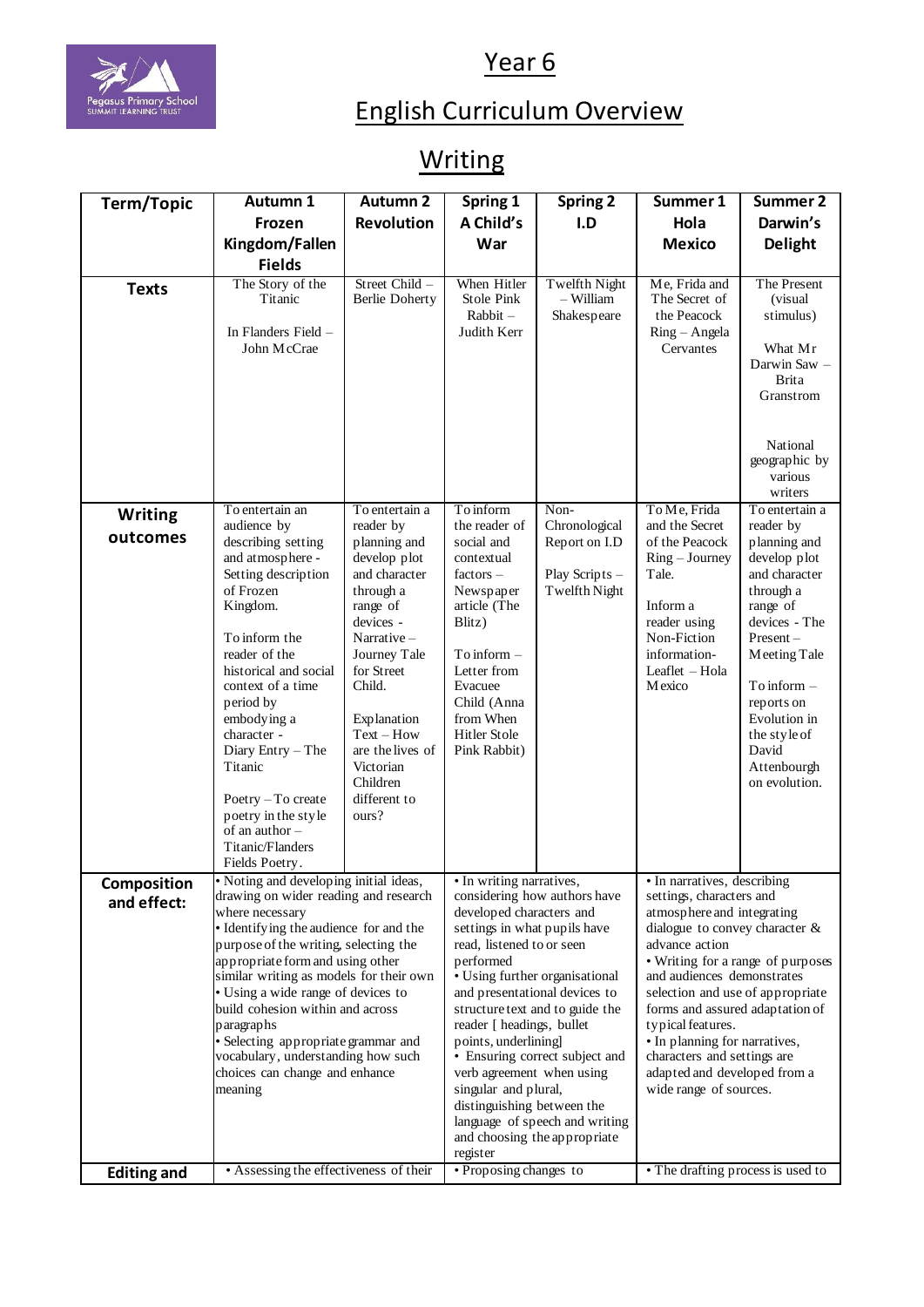| improving work:                             | own and others' writing<br>• Proof read for spelling and<br>punctuation errors                                                                                                                                                                                                                                                                                                                                                                                                                                                                                                                                                                                                                                                                                                                                                                          | vocabulary, grammar and<br>punctuation to enhance effects<br>and clarify meaning<br>· Ensuring consistent and<br>correct use of tense throughout<br>a piece of writing.                                                                                                                                                                                                                                                                                                                                                                                                                                                                                                                                                                                                                                                                                               | make deliberate choices of<br>grammar and vocabulary to<br>change and enhance meaning for<br>the intended effect.<br>· Effectively organized<br>paragraphs with some evidence<br>of text shaping.<br>• Wide range of cohesive<br>devices. □ Effectiveness of own                                                                    |
|---------------------------------------------|---------------------------------------------------------------------------------------------------------------------------------------------------------------------------------------------------------------------------------------------------------------------------------------------------------------------------------------------------------------------------------------------------------------------------------------------------------------------------------------------------------------------------------------------------------------------------------------------------------------------------------------------------------------------------------------------------------------------------------------------------------------------------------------------------------------------------------------------------------|-----------------------------------------------------------------------------------------------------------------------------------------------------------------------------------------------------------------------------------------------------------------------------------------------------------------------------------------------------------------------------------------------------------------------------------------------------------------------------------------------------------------------------------------------------------------------------------------------------------------------------------------------------------------------------------------------------------------------------------------------------------------------------------------------------------------------------------------------------------------------|-------------------------------------------------------------------------------------------------------------------------------------------------------------------------------------------------------------------------------------------------------------------------------------------------------------------------------------|
|                                             |                                                                                                                                                                                                                                                                                                                                                                                                                                                                                                                                                                                                                                                                                                                                                                                                                                                         |                                                                                                                                                                                                                                                                                                                                                                                                                                                                                                                                                                                                                                                                                                                                                                                                                                                                       | and others' writing is evaluated<br>and edited to make assured<br>changes to vocab, grammar and<br>punctuation to enhance effects<br>and clarify meaning.                                                                                                                                                                           |
| <b>Grammar</b> and<br>punctuation:          | • Write legibly, fluently and with<br>increasing speed by choosing which<br>shape of a letter to use when given<br>choices and deciding whether or not<br>to join specific letters<br>• choose the writing implement that<br>is best suited for a task<br>• Sentences containing more than one<br>subordinate clause to elaborate and to<br>specify relationships between ideas.                                                                                                                                                                                                                                                                                                                                                                                                                                                                        | • Precise vocabulary and<br>grammatical choices,<br>including the deliberate use of<br>the passive voice to affect the<br>presentation of information in<br>both formal and informal<br>situations.<br>• A range of punctuation is<br>used, accurately and<br>appropriately, including semi-<br>colons, colons and dashes to<br>mark the boundary between<br>independent clauses.                                                                                                                                                                                                                                                                                                                                                                                                                                                                                     | • Legible, fluent handwriting is<br>mostly maintained when writing<br>at sustained, efficient speed.<br>• The full range of punctuation<br>is used for clarity and emphasis,<br>with only occasional errors in<br>more ambitious constructions.                                                                                     |
| <b>Spelling</b>                             | Spelling - see English Appendix 1 Pg<br>56-62 - spell some words with<br>'silent' letters [eg knight, psalm,<br>solemn] - continue to distinguish<br>between homophones and other<br>words which are often confused<br>• - use knowledge of morphology and<br>etymology in spelling and understand<br>that the spelling of some words needs<br>to be learnt specifically as listed in<br>English Appendix 1 Spelling – see<br>English Appendix 1 Pg 56- 62 Use<br>further prefixes and understand the<br>guidance for adding them Use<br>dictionaries to check the spelling and<br>meaning of words<br>• Use the first three or four letters of a<br>word to check spelling, meaning or<br>both of these in a dictionary.<br>• Write from memory complex<br>sentences, dictated by the teacher,<br>that include words and punctuation<br>taught so far. | Spelling – see English<br>Appendix 1 Pg 56-62 - spell<br>some words with 'silent'<br>letters [eg knight, psalm,<br>solemn] - continue to<br>distinguish between<br>homophones and other words<br>which are often confused<br>• - use knowledge of<br>morphology and etymology in<br>spelling and understand that<br>the spelling of some words<br>needs to be learnt specifically<br>as listed in English Appendix 1<br>Spelling – see English<br>Appendix 1 Pg 56-62 Use<br>further prefixes and understand<br>the guidance for adding them<br>Use dictionaries to check the<br>spelling and meaning of words<br>• Use the first three or four<br>letters of a word to check<br>spelling, meaning or both of<br>these in a dictionary.<br>• Write from memory complex<br>sentences, dictated by the<br>teacher, that include words and<br>punctuation taught so far. |                                                                                                                                                                                                                                                                                                                                     |
| <b>Speaking and</b><br>listening/<br>Drama: | • listen and respond appropriately to<br>adults and their peers<br>· ask relevant questions to extend<br>their understanding and knowledge<br>· maintain attention and participate<br>actively in collaborative<br>conversations, staying on topic and<br>initiating and responding to<br>comments<br>• participate in discussions,<br>presentations, performances, role<br>play, improvisations and debates                                                                                                                                                                                                                                                                                                                                                                                                                                            | • speak audibly and fluently<br>with an increasing command<br>of Standard English<br>· gain, maintain and monitor<br>the interest of the listener(s)<br>· give well-structured<br>descriptions, explanations and<br>narratives for different<br>purposes, including for<br>expressing feelings<br>• articulate and justify answers,<br>arguments and opinions                                                                                                                                                                                                                                                                                                                                                                                                                                                                                                         | • use relevant strategies to build<br>their vocabulary<br>· select and use appropriate<br>registers for effective<br>communication.<br>• use spoken language to develop<br>understanding through<br>speculating, hypothesising,<br>imagining and exploring ideas<br>· gain, maintain and monitor the<br>interest of the listener(s) |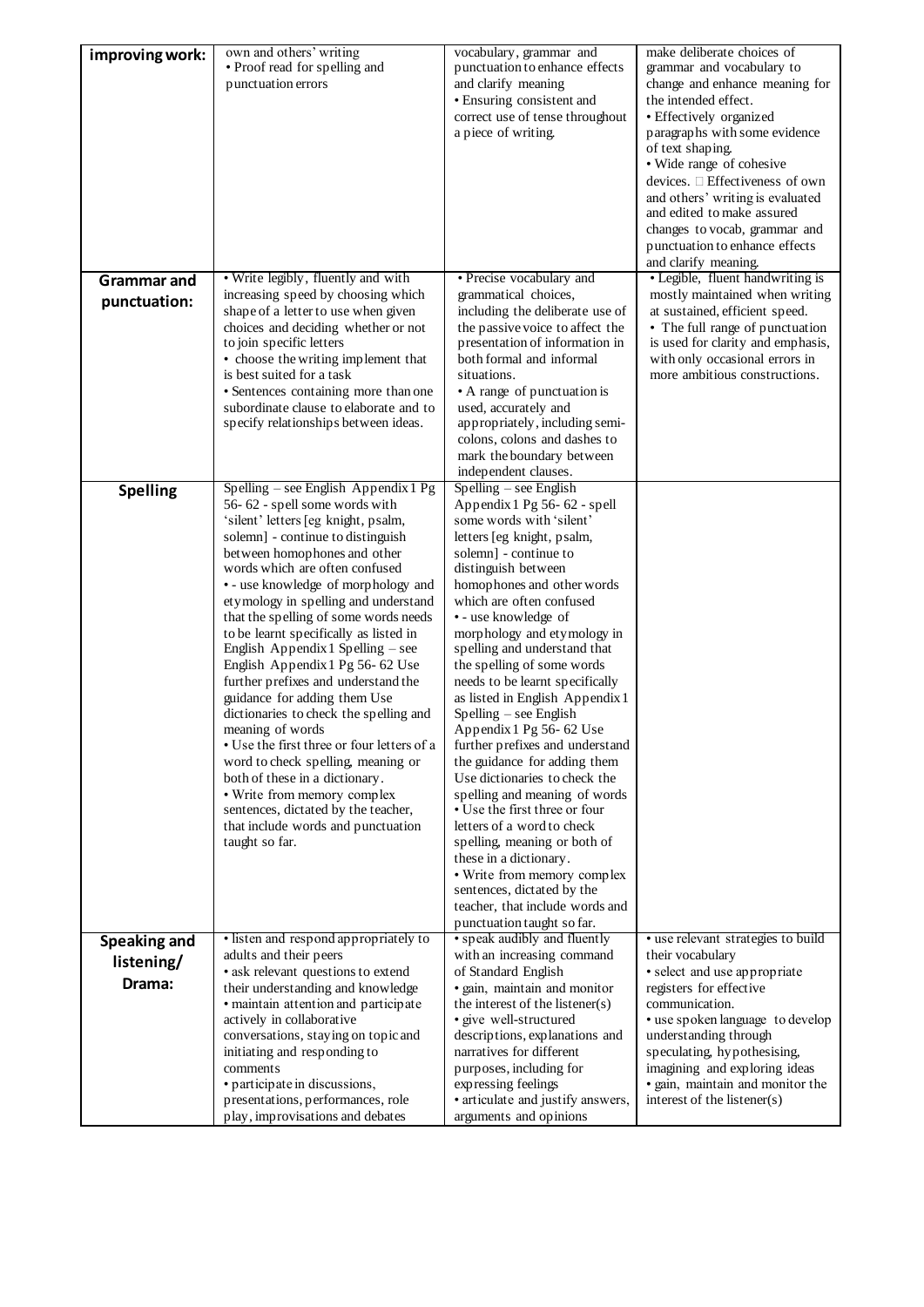## Reading

| <b>Term/Topic</b>    | Autumn 1<br>Frozen<br>Kingdom/Fallen                                                                                                                                                                                                                                                                                                                                                                                                                                                                                                                                                                                        | <b>Autumn 2</b><br><b>Revolution</b> | Spring 1<br>A Child's<br>War                                                                                                                                                                                  | <b>Spring 2</b><br>I.D                                                                                   | Summer 1<br>Hola<br><b>Mexico</b>                                                                                                                                                                                                                                                                                                                                                             | <b>Summer 2</b><br>Darwin's<br><b>Delight</b> |
|----------------------|-----------------------------------------------------------------------------------------------------------------------------------------------------------------------------------------------------------------------------------------------------------------------------------------------------------------------------------------------------------------------------------------------------------------------------------------------------------------------------------------------------------------------------------------------------------------------------------------------------------------------------|--------------------------------------|---------------------------------------------------------------------------------------------------------------------------------------------------------------------------------------------------------------|----------------------------------------------------------------------------------------------------------|-----------------------------------------------------------------------------------------------------------------------------------------------------------------------------------------------------------------------------------------------------------------------------------------------------------------------------------------------------------------------------------------------|-----------------------------------------------|
|                      | <b>Fields</b>                                                                                                                                                                                                                                                                                                                                                                                                                                                                                                                                                                                                               |                                      |                                                                                                                                                                                                               |                                                                                                          |                                                                                                                                                                                                                                                                                                                                                                                               |                                               |
| <b>Texts</b>         | Girl of Ink and<br>$Stars - Kiran$<br>Hargrave                                                                                                                                                                                                                                                                                                                                                                                                                                                                                                                                                                              | Warhorse-<br>M ichael<br>M orpurgo   | The Boy in<br>Striped<br>Pyjamas $-$<br>John Boyne                                                                                                                                                            | Wonder $-RJ$<br>Palacio                                                                                  | Holes - Louis<br>Sachar                                                                                                                                                                                                                                                                                                                                                                       | Hacker-<br>Malorie<br>Blackman                |
| <b>Reading: Word</b> | • Recognise noun, noun phrase,                                                                                                                                                                                                                                                                                                                                                                                                                                                                                                                                                                                              |                                      | • Know the difference                                                                                                                                                                                         |                                                                                                          | • Confidently and fluently read a                                                                                                                                                                                                                                                                                                                                                             |                                               |
| reading:             | statement, question, exclamation,<br>comment, compound, suffix and<br>adjective.<br>• When reading aloud, sound out<br>unfamiliar words accurately without<br>undue hesitation, and read with<br>confidence and fluency.<br>• Read words with common prefixes.<br>• Read aloud as well as silently with<br>accuracy, making the meaning clear to<br>the audience.<br>• Read all words containing spelling<br>patterns identified in appendix 1<br>• Convert nouns or adjectives into<br>verbs using suffixes such as -ate; -<br>ise; $-ify$<br>• Recognise and read verb prefixes<br>such as dis-, de-, mis-, over- and re- |                                      | between vocabulary used for<br>formal and informal speech<br>and writing.<br>• Know how words are<br>related by meaning as<br>synonyms and antonyms such<br>as big, large, little.                            |                                                                                                          | wide range of fiction and non-<br>fiction for a range of different<br>purposes, including in particular<br>whole books, short stories, poems<br>and plays with a wide coverage<br>of genres, historical periods,<br>forms and authors.<br>• Fluently and effortlessly read a<br>range of texts, using appropriate<br>intonation, volume and tone,<br>making meaning clear to the<br>audience. |                                               |
| Comprehension:       | Domain focus: 2a, 2b, 2d<br>Skills focus:<br>Fact retrieval<br>Find and Copy (Word and Phrase)<br>Multiple Choice<br>True and False                                                                                                                                                                                                                                                                                                                                                                                                                                                                                         |                                      | Domain focus: 2a, 2b, 2d, 2e,<br>2f, 1g, 1h<br>2g<br>Skills focus:<br>Skills focus:<br>2 point questions (using<br>evidence to support)<br>to support)                                                        |                                                                                                          | Domain Focus: 2a, 2b, 2c, 2d, 2e,<br>3 point questions (using evidence                                                                                                                                                                                                                                                                                                                        |                                               |
| <b>Decoding</b>      | • I can read common exception words.<br>I can apply my knowledge of root<br>words, prefixes and suffixes.                                                                                                                                                                                                                                                                                                                                                                                                                                                                                                                   |                                      | • I read year 5/6 word list<br>I can work out the<br>pronunciation of<br>homophones, using the<br>context of the sentence                                                                                     | • I can maintain fluency and<br>accuracy when reading complex<br>sentences, with subordinate<br>clauses. |                                                                                                                                                                                                                                                                                                                                                                                               |                                               |
| <b>Meaning</b>       | • Use a dictionary to clarify the<br>meaning of unknown word (2a)<br>• Discuss words and phrases that<br>capture the reader's interest and<br>imagination (2a)<br>• Comment on the choice of language<br>to create moods and build tension<br>'Crept makes you know he was quiet,<br>but also that he was going slowly<br>because he did not want to be caught                                                                                                                                                                                                                                                              |                                      | · Identify different features of<br>language used in poems and<br>prose, e.g. dialect.<br>· Identify different features of<br>language, such as<br>abbreviation, colloquialisms<br>and specialist vocabulary. |                                                                                                          | • Know how style and vocabulary<br>are linked to the purpose of the<br>text, for example  'obviously,<br>common sense tells us' in a<br>persuasive text. (2g)                                                                                                                                                                                                                                 |                                               |
| Understanding        | • Answer retrieval questions on a text<br>(2f)<br>• Recognise a range of organisational<br>features to locate information, such as<br>labels, diagrams and contents                                                                                                                                                                                                                                                                                                                                                                                                                                                         |                                      | • Identify the features of<br>different text types $(2f)$<br>• Distinguish between                                                                                                                            | · Identify the main ideas in a<br>text and summarise these (2c)<br>statement of fact and opinion         | • Recognise text that contain<br>features of more than one text<br>type. E. g. Persuasive letter (2f)                                                                                                                                                                                                                                                                                         |                                               |
| <b>Detecting</b>     | • Make inference from the text /<br>explain and justify inferences with<br>evidence from the text.                                                                                                                                                                                                                                                                                                                                                                                                                                                                                                                          |                                      | from details stated and<br>implied. (2d)<br>· Justify predictions with<br>evidence from the text                                                                                                              | • Predict what might happen                                                                              | · Identify and comment on<br>explicit and explicit points of<br>view                                                                                                                                                                                                                                                                                                                          |                                               |
| <b>Connecting</b>    | • Compare and contrast the styles of<br>individual writers and poets, providing<br>example.<br>• Make comparisons within and across<br>a text $(2h)$                                                                                                                                                                                                                                                                                                                                                                                                                                                                        |                                      | • Beginning to evaluate text<br>by comparing how differ<br>sources treat the same<br>information<br>• Identify theme across a                                                                                 | range of text - social, cultural                                                                         | • Identify different character<br>types across a range of text<br>• Make comparisons within and<br>across a text (2h)                                                                                                                                                                                                                                                                         |                                               |